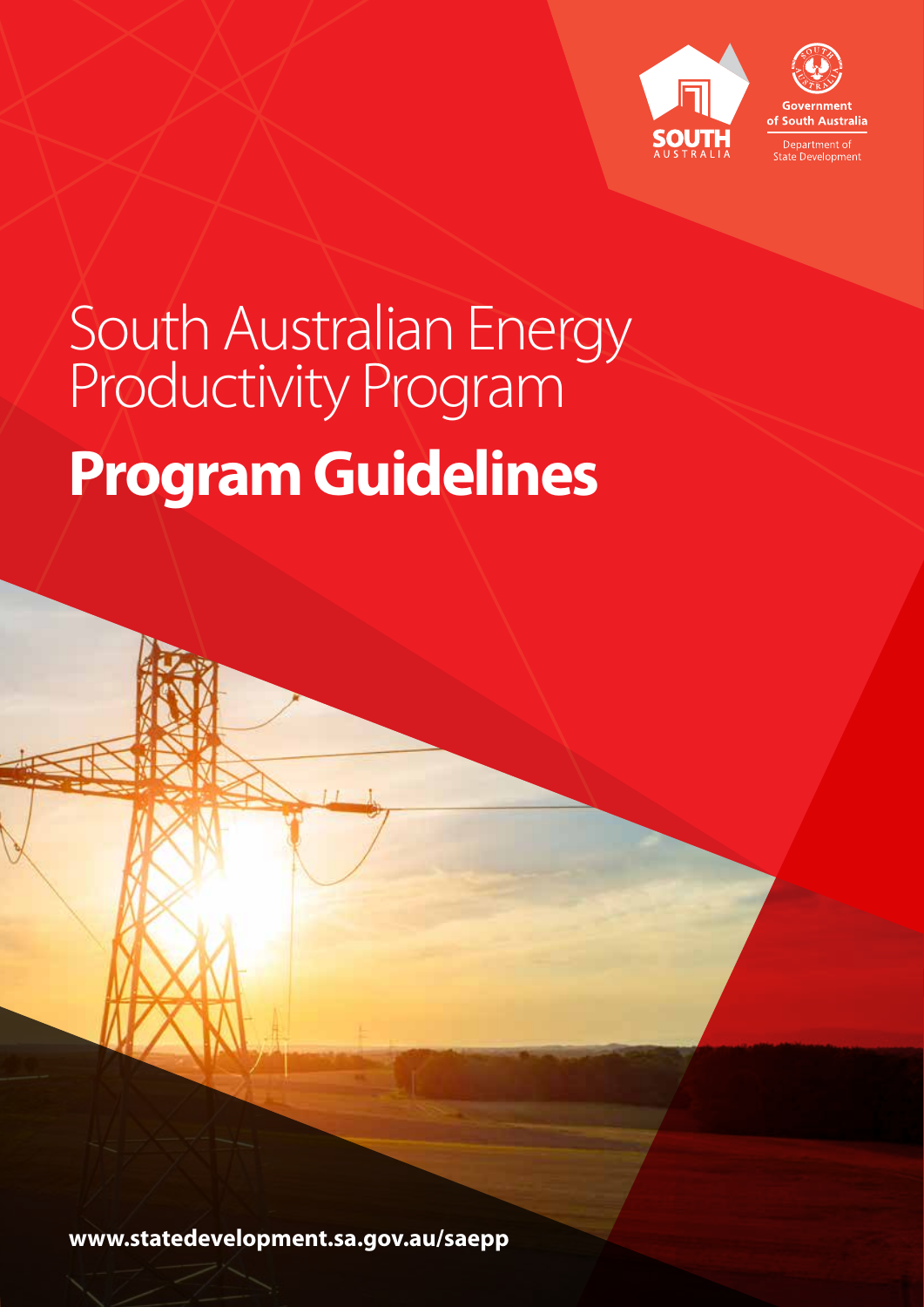### Introduction

**On 13 December 2016, the South Australian Government announced the establishment of the South Australian Energy Productivity Program (SAEPP). This is a \$31 million initiative that assists large energy using businesses in the state to reduce their energy usage and related costs, and contribute energy supply benefits to the state.**

#### **The SAEPP has two components:**

- **Energy Productivity Audit Grant Program** grants of 75 per cent of the cost of a Level 2 energy audit, up to \$15,000, to businesses to engage an external energy auditor to identify energy savings opportunities
- **Energy Productivity Implementation Grant Program** grants to implement the recommendations of the Energy Productivity Audit Grant or the recommendations of a recently completed energy audit, with a preference for projects that provide broader market benefits to South Australia.

The SAEPP will be delivered by the Department of State Development.

A grant will only be provided to cover expenditure incurred on or after the date of the application for a grant submitted to the Department of State Development. Applicants who choose to commence their project prior to being awarded a grant or entering into a funding agreement do so at their own risk as no grant funding will be provided until a grant is approved and a funding agreement is in place. Retrospective funding is not offered.

### **Program objective**

The objective of the SAEPP is to reduce energy costs to South Australian businesses and have a beneficial impact on the energy market in South Australia.

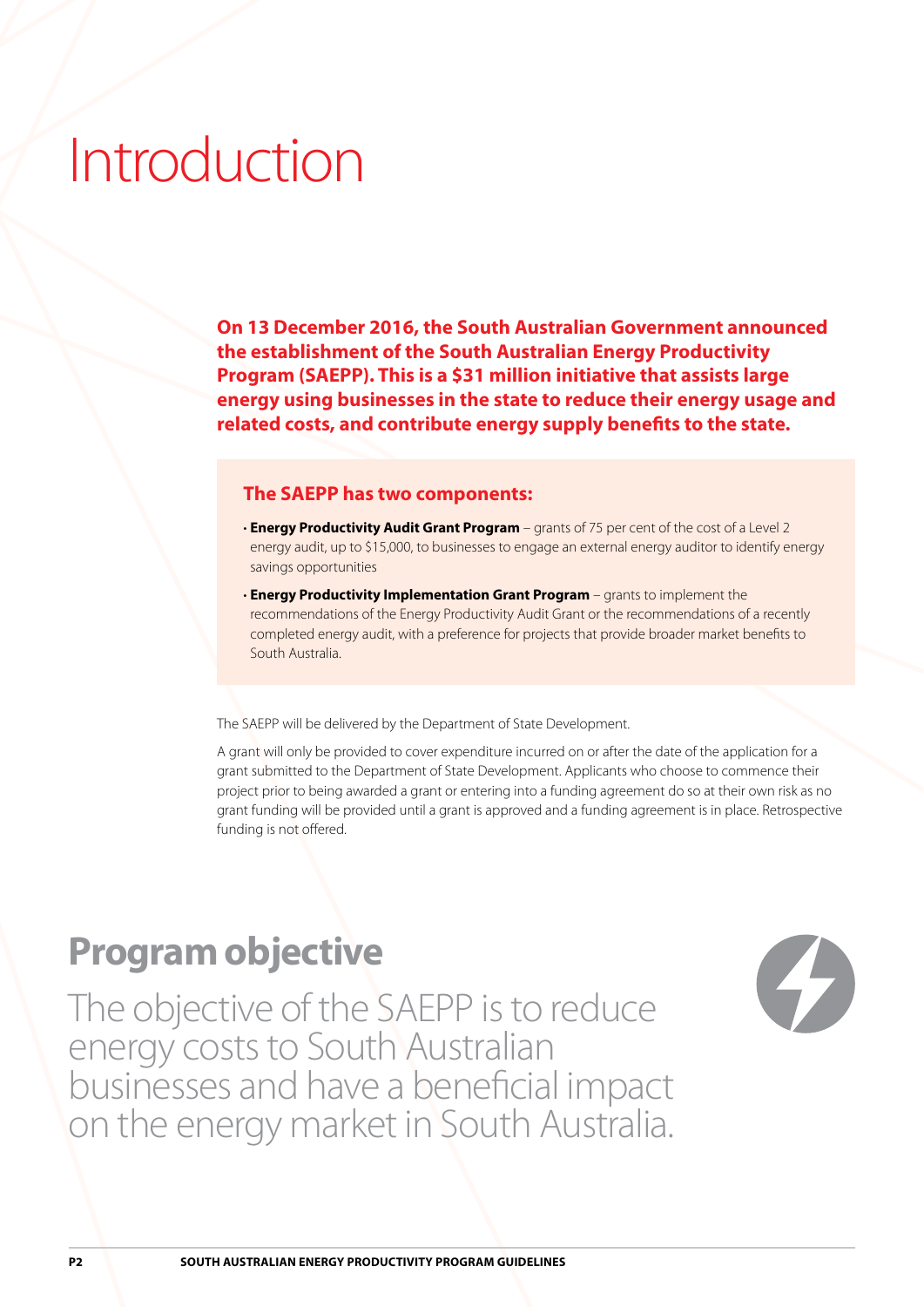

# **Eligibility**

### **Firm eligibility**

#### **To be eligible to apply for assistance under all SAEPP programs, an applicant must:**

- Conduct business in South Australia
- Be a large customer pursuant to the National Energy Retail Law (South Australia) Act 2011. A large customer is defined as a business customer who consumes energy at business premises at or above the upper consumption threshold. In South Australia, the upper consumption threshold is 160 MWh per annum
- Be a solvent business able to enter into a legally binding funding agreement with the South Australian Government
- Willing to enter into a funding agreement with the Minister for Mineral Resources and Energy
- Be willing to provide reports, information and data, including financial information as required
- Commit to the required financial co-contribution, exclusive of in-kind contributions
- Have an ABN and be registered for GST.

### **Total number of grants**

Each successful applicant is limited to receive one grant from each program within the SAEPP.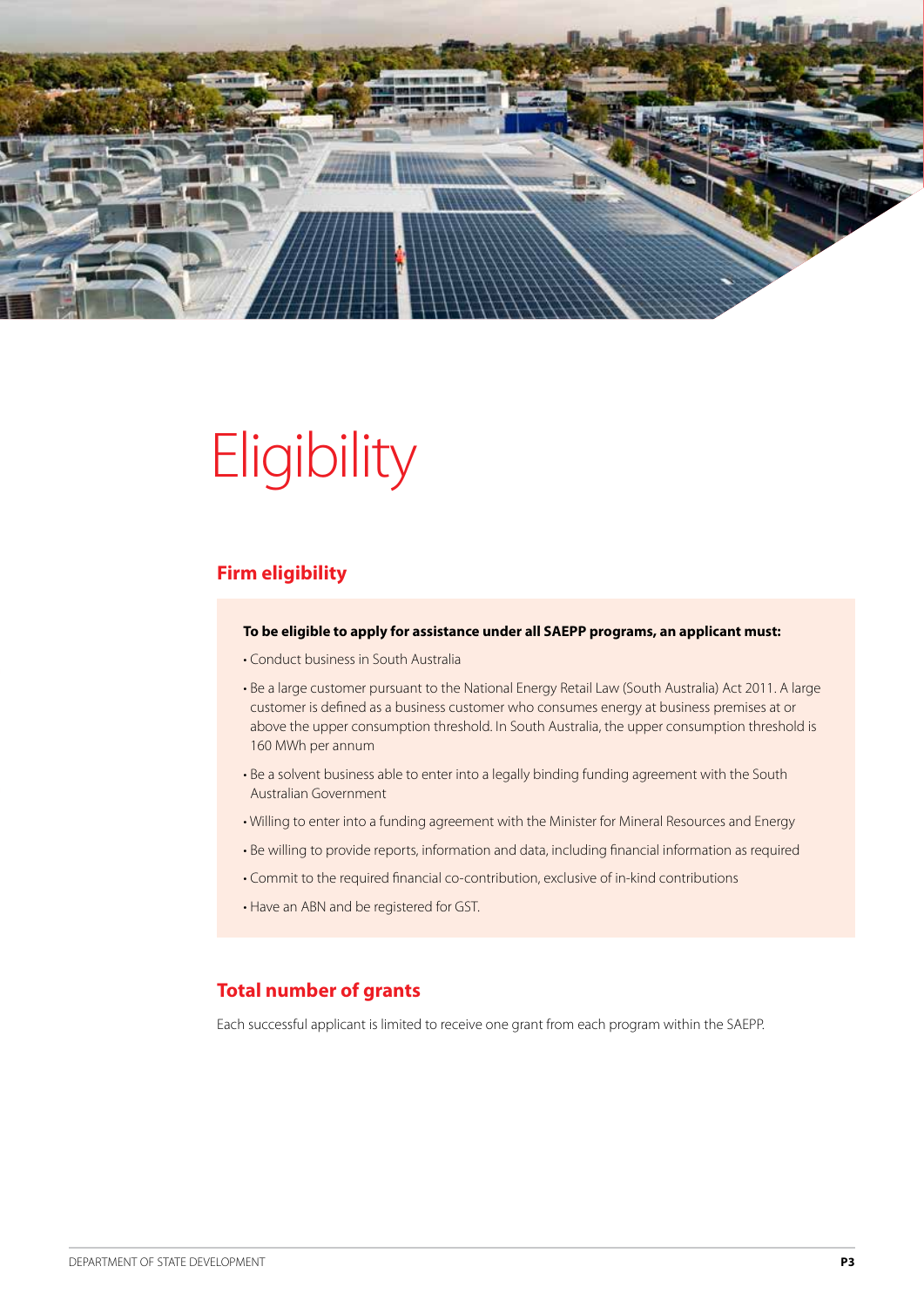### Energy Productivity Audit Grant Program

**The Energy Productivity Audit Grant Program aims to encourage businesses to become more aware about how they use and manage energy within their organisation. The \$7.5 million grant program will provide grants to assist undertaking an energy audit to identify real opportunities to get more value from the energy that a business consumes.**

Grants of 75 per cent of the cost of a Level 2 Energy Audit under the Australian/New Zealand Standards, up to \$15,000, to businesses to engage an external energy auditor to identify energy productivity opportunities. Energy Productivity is defined as the ratio of output divided by energy consumption.

### Applicants can receive the grant if they meet all of the following criteria:

- They consume energy at business premises at or above 160MWh per annum
- They can contribute a minimum of 25 per cent in matching funds towards the cost of the energy audit exclusive of in-kind contributions
- Evidence that the proposed energy auditor has the skills required to undertake a Level 2 Energy Audit
- Potential to significantly improve energy productivity and contribute broader market benefits (where broader market benefits includes improving the reliability, security, affordability and emissions intensity of South Australia's electricity supply)
- They have a strategic commitment to achieving energy productivity improvements within two years.

**Applicants may be sole traders, partnerships, companies or trusts.**

### **Application assessment**

Applications to the Energy Productivity Audit Grant Program will be assessed on a competitive basis relative to the merit of other applications received against the program eligibility and merit criteria.

Applicants should note that irrespective of eligibility and merit, there is no guarantee that an offer of funding will be made.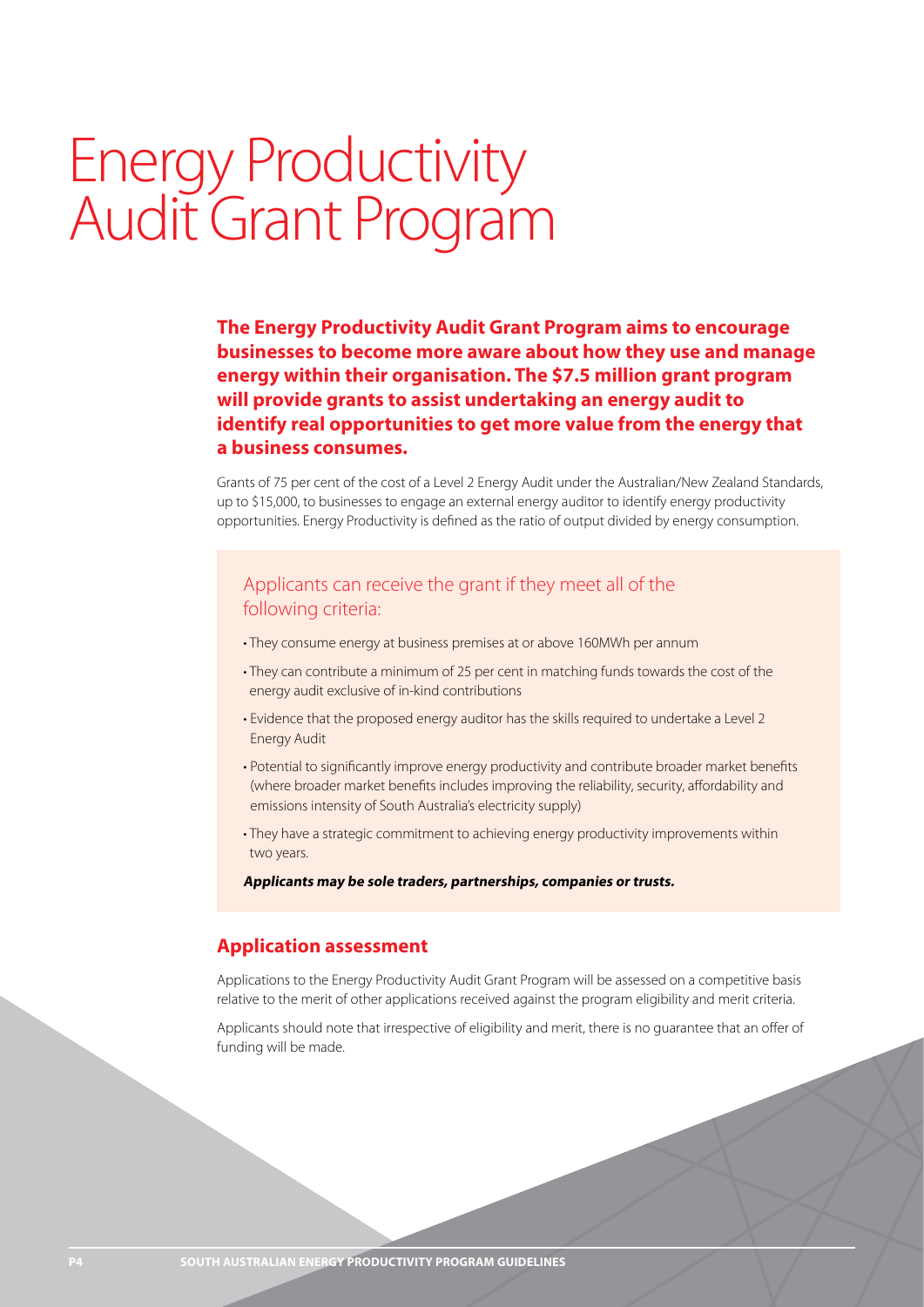

### **Merit criteria**

### Applications for the Energy Productivity Audit Grant Program will be assessed against the following criteria:

- The contribution of energy costs to the overall costs of the business
- The practicality and achievability of energy productivity benefits
- Capacity and capability to implement an identified energy productivity opportunity.

**The Assessment Panel may take into account other aspects of the proposal it regards as relevant when assessing applications.**

### **Payments**

### The grant will be paid to successful applicants within 30 days of receiving:

- Evidence that the business has entered into an agreement with an energy auditor; and
- A valid tax invoice (if registered for GST).

**The grant recipient will be required to complete a Grant Acquittal on completion of the review. Funding will need to be repaid to the Department of State Development if the funding is not expended or 75 per cent of the actual audit costs exceed the funding provided.**

**All grant payments will be made subject to the availability of funding.**

### **Reporting**

Recipients will be required to provide the report by the energy auditor within 30 days of receipt of the report and within 12 months from the date the agreement is executed and must include, but is not limited to:

- An energy and greenhouse gas emissions profile including the identification of carbon risk and liabilities in line with the relevant reporting standards
- Advice on capturing and analysing performance data from energy systems, before and after improvement measures are undertaken
- Identification of energy productivity opportunities within the company's operations
- Identification of broader market benefits that may result from the implementation of the identified energy productivity opportunities
- Cost-benefit analysis of identified improvements
- A strategic action plan to implement recommended improvements.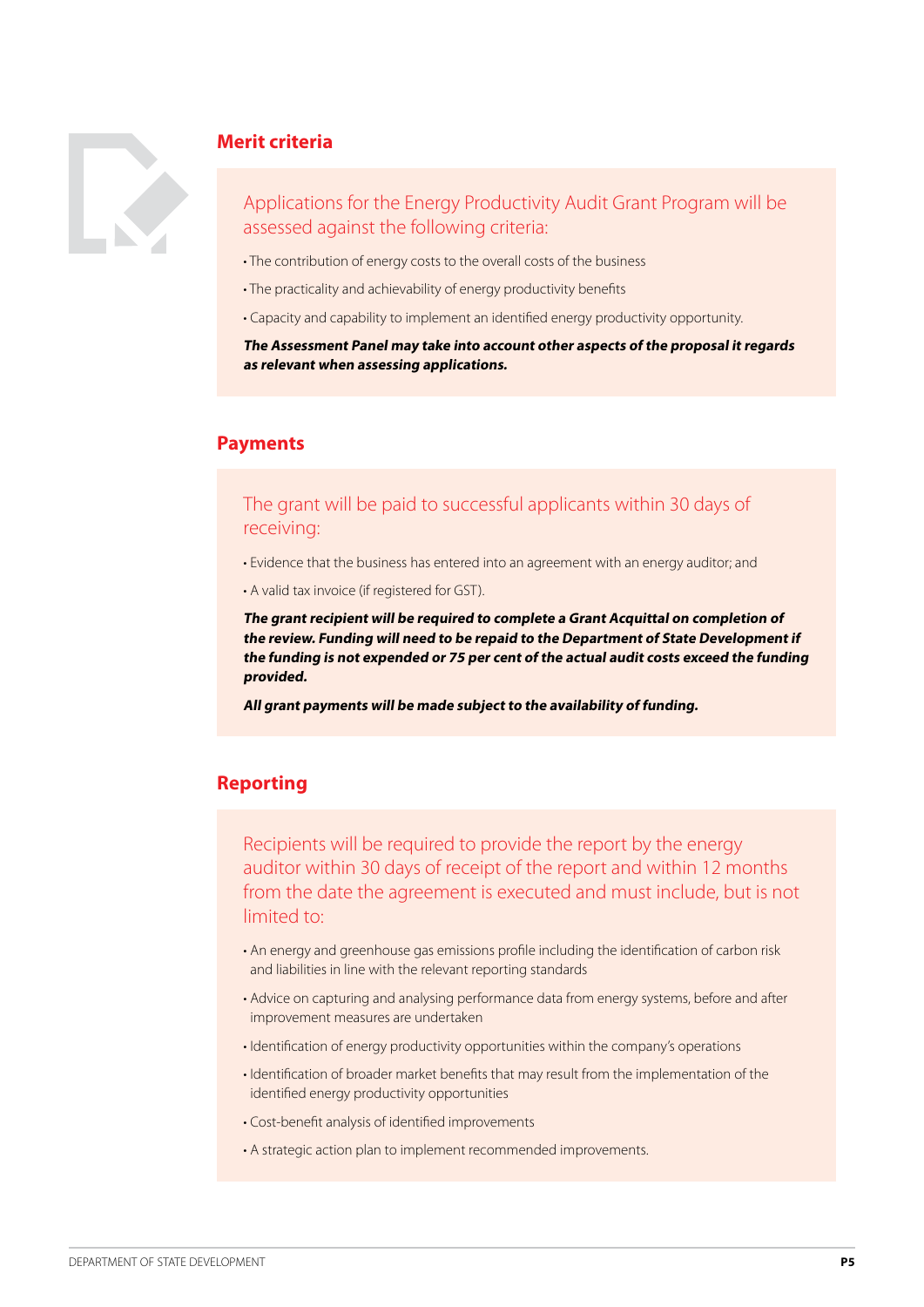### Energy Productivity Implementation Grant Program

**The Energy Productivity Implementation Grant has been established to implement the recommendations of the Energy Productivity Audit Grant or the recommendations of a recently completed energy audit with a preference for projects that provide broader market benefits to South Australia.**

This a competitive grant program that is awarded based on the merit of applications. Grants will be available under two streams:

| <b>Stream 1</b>                              | <b>Stream 2</b>                             |
|----------------------------------------------|---------------------------------------------|
| Grants up to \$2.5 million based on a \$1    | Grants up to \$75,000 based on a \$1 grant  |
| grant from the South Australian Government   | from the South Australian Government        |
| for every \$2 contributed by the business    | for every \$1 contributed by the business   |
| (e.g. if the funding sought for the project  | (e.g. if the funding sought for the project |
| is \$2.5 million then the total project cost | is \$75,000 then the total project cost     |
| will be a minimum of \$7.5 million).         | will be a minimum of \$150,000).            |

### **Eligible purposes**

**Eligible purposes include expenditure consistent with the recommendations of the energy audit. This may include, but is not limited to:**

- Purchasing capital equipment
- Purchasing of software
- Engaging independent external expertise for reconfiguration of existing systems.

### **Exclusions**

Costs of routine business activities, such as (but not limited to) in-kind costs, wages and salaries.

### **Application assessment**

Applications to the Energy Productivity Implementation Grant Program will be assessed on a competitive basis relative to the merit of other applications received against the program eligibility and merit criteria by the SAEPP Assessment Panel.

Applicants should note that irrespective of eligibility and merit, there is no guarantee that an offer of funding will be made.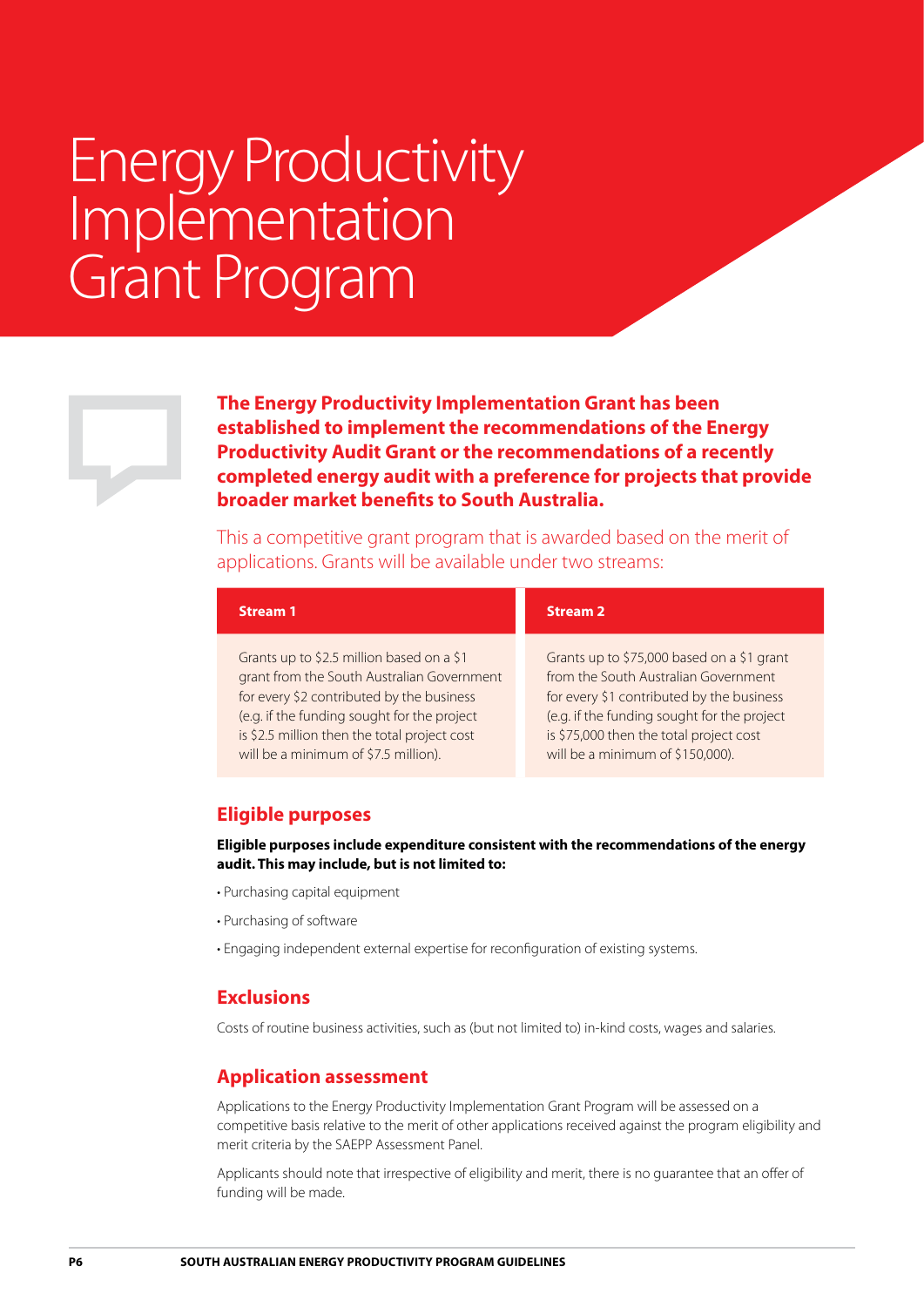#### **Merit criteria**

Applications for an Energy Productivity Implementation Program Grant will be assessed against the following criteria:

- Potential savings and impact on the applicant
- Broader market benefits to South Australia of the implementation of the project
- The capacity and capability, including management capability of the applicant to successfully undertake the project.

**The Assessment Panel may take into account other aspects of the proposal it regards as relevant when assessing applications.**

### **Reporting**

The funding agreement will include a requirement to provide reports on the progress of the project that will be tailored in accordance with agreed project milestones detailing, but not limited to;

- Progress of the project
- Eligible expenditure incurred on the project
- On completion of the project a grant acquittal in relation to eligible expenditure.

### **Payments**

### To receive grant funds, a successful applicant must enter into a written funding agreement with the South Australian Government.

The offer of a grant lapses if a funding agreement has not been entered into within 60 days of the applicant being offered a grant by the Department of State Development.

Applicants will be asked to identify payment milestones in the grant application.

Payment of grant funds will be made in accordance within 30 days of agreed payment milestones as set out in the funding agreement.

Final payment, representing 10 per cent of the grant amount approved, will be made within 30 days of provision of a tax invoice and acceptance of the final report.

Funding will need to be repaid to the Department of State Development if it has not been expended on the project.

All grant payments will be made subject to the availability of funding.

### **Duration**

A grant is to relate to expenditure incurred over a maximum of 12 months from the date of execution of the funding agreement.